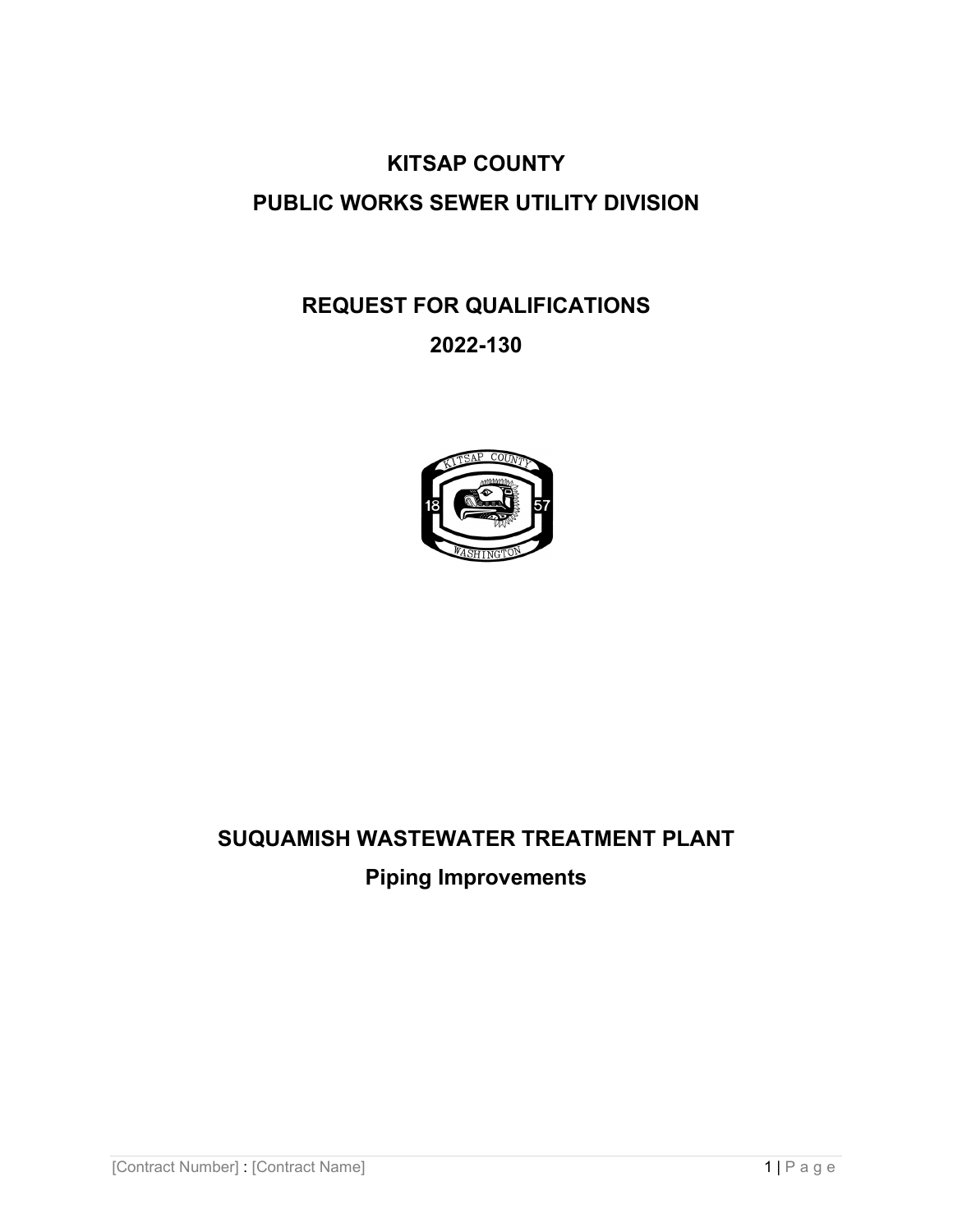# **REQUEST FOR QUALIFICATIONS 2022-130 PUBLIC WORKS DEPARTMENT SEWER UTILITY SUQUAMISH WASTEWATER TREATMENT PLANT PIPING IMPROVEMENTS**

#### **DUE: Tuesday, July 13, 2022 @ 3PM**

The Kitsap County Sewer Utility (KCSU) is requesting statements of qualifications from consulting firms interested in providing engineering services for the assessment and engineering design of improvements and replacement to process piping at the Suquamish Wastewater Treatment Plant, located at 18000 Suquamish Way NE, Suquamish, WA. 98392

#### **Background**

The original Suquamish WWTP was constructed in 1975 as an activated sludge process with chlorination and had a capacity of treating 0.2 million gallons per day (MGD). In 1997, the plant was reconstructed with a new headworks, two Sequencing Batch Reactors (SBRs), an Ultraviolet (UV) disinfection system, and solids thickening. It was designed for a maximum monthly flow rate of 0.4 MGD and a peak flow of 1.0 MGD. Much of the infrastructure constructed in 1997 remains in use today. The most recent treatment plant update occurred in 2017 when the sludge thickening equipment was replaced with a rotary drum thickener (RDT) system and a new thickened sludge storage tank (TSST) and loadout facility was constructed. Thickened biosolids are hauled to the Central Kitsap WWTP for further treatment. Treated effluent is discharged to Port Madison in Puget Sound.

A 2021 analysis of existing conditions at the facility targeted sections of existing piping and appurtenances for replacement to address an array of issues including:

- Overall alignment and configuration
- Interior and exterior corrosion
- Leakage
- Obsolescence of valve actuators
- Accessibility
- Capacity

In addition, the implementation of welded joints in earlier construction has proved problematic for pipe access and maintenance. It is also believed that the original use of unlined pipe has exacerbated deterioration and leakage.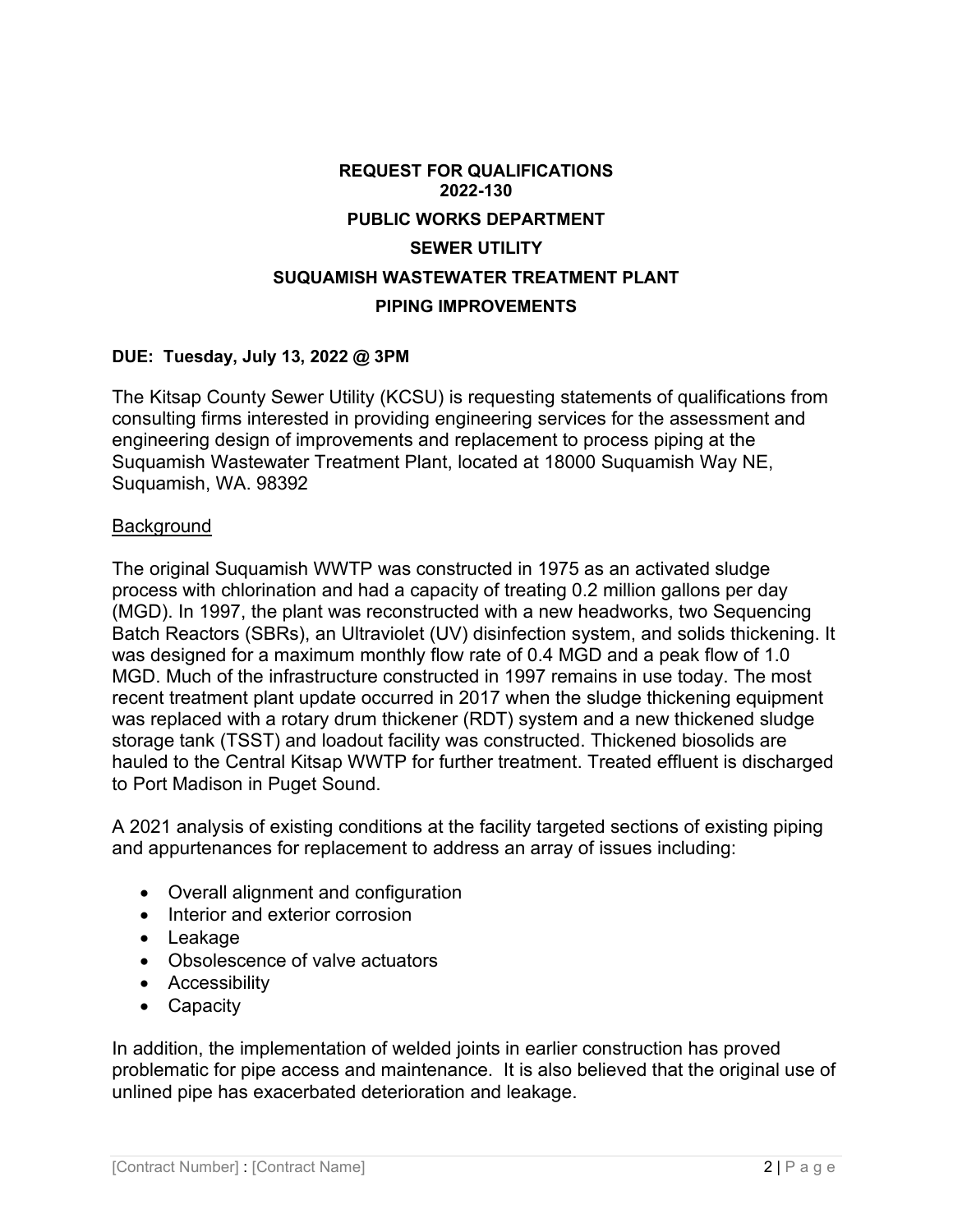### Project Scope

The final detailed scope and budget will be negotiated with the selected consultant. The main elements will include the following:

- Review of existing conditions
- Development of preliminary engineering report summarizing scope of selected pipe and valve replacement
- Development of schedule, bypass plans, temporary piping, temporary operations, and other construction management work tasks as needed to complete the removal of existing and the installation of new piping and valves
- Development of preliminary cost estimate
- Development of bid ready final engineering plans and specifications for pipe and valve replacement
- Engineering assistance during bidding, construction/installation
- Demonstration of code compliance
- Preparation of permit applications, as needed
- Preparation of O&M information, as needed

This project will be paid for by the Sewer Utility; however, efforts will be made to supplement funding with available and relevant federal, state, and local grants and loans. The selected consultant may be asked to assist with preparation of application materials.

In addition to assessing the piping systems and designing upgrades, the consultant team should have access to expertise to address minor structural engineering, as needed.

## **SELECTION CRITERIA:**

The Kitsap County Wastewater Division will evaluate all proposals based on the following criteria. Interviews may be held to aid the County in their selection amongst the qualified firms.

**A site visit will be conducted on June 29, 2022, at 10:00 a.m. at the Suquamish Treatment Plant, located at** 18000 Suquamish Way NE, Suquamish, WA. 98392**. At that time, consultants will have the opportunity to discuss in detail the planned improvements. Prior to that time, please do NOT contact the Sewer Utility with requests for site visits, staff meetings, or requests for documentation.**

1. Proposed team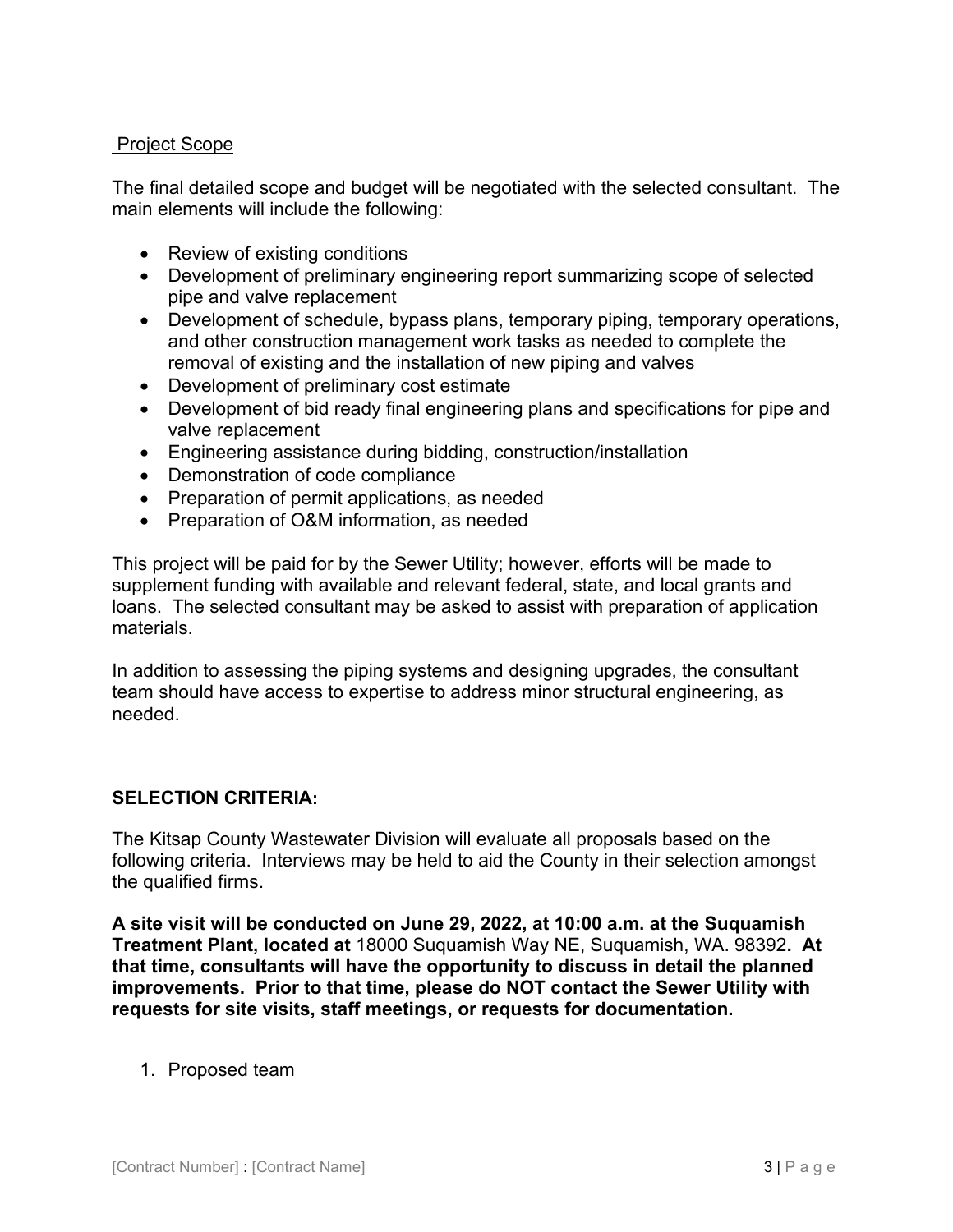- 2. Completion of similar projects within last five years by project manager and engineering leads
- 3. Experience of identified key personnel
- 4. Experience of identified key personnel in associated sub-areas of expertise: structural, code review, and permitting.
- 5. Description of typical project management services that will be provided for control of project scope and budget, quality control for project deliverables, and regulatory compliance
- 6. Knowledge of pertinent local, state, and federal regulations and permitting requirements, as applicable to this project.
- 7. Quality of references (3 references each for the project manager and lead engineer).

Tentatively, the project schedule is as follows:

| <b>ITEM</b>                                  | DUE DATE, TIME, AND LOCATION                                                  |
|----------------------------------------------|-------------------------------------------------------------------------------|
| <b>Issuance of Request for</b><br><b>Bid</b> | June 17, 2022                                                                 |
| <b>Site Visit</b>                            | June 29, 2022, Time: 10:00 am (Pacific<br>Time)<br>18000 Suquamish, WA. 98392 |
| <b>Submittal Due Date</b>                    | July 13, 2022, by 2:00 pm                                                     |
| <b>Consultant Selection</b>                  | By August 1, 2022                                                             |

## **Statement of Qualifications (SOQ) Submittal:**

To be considered as a responsive bidder, submittals must be received by Kitsap County staff **no later than 2:00 PM PST Tuesday July 13, 2022.**

Submit SOQ packet to:

Mail: Courier/Hand Deliver: Glen S. McNeill Glen S. McNeill, Purchasing Supervisor Purchasing Dept Supervisor Kitsap County Administration Building Kitsap County Purchasing Office Purchasing Office  $-4$ <sup>th</sup> Floor 614 Division Street, MS-7 619 Division Street Port Orchard, WA 98366 Port Orchard, WA 98366

#### **Project Questions**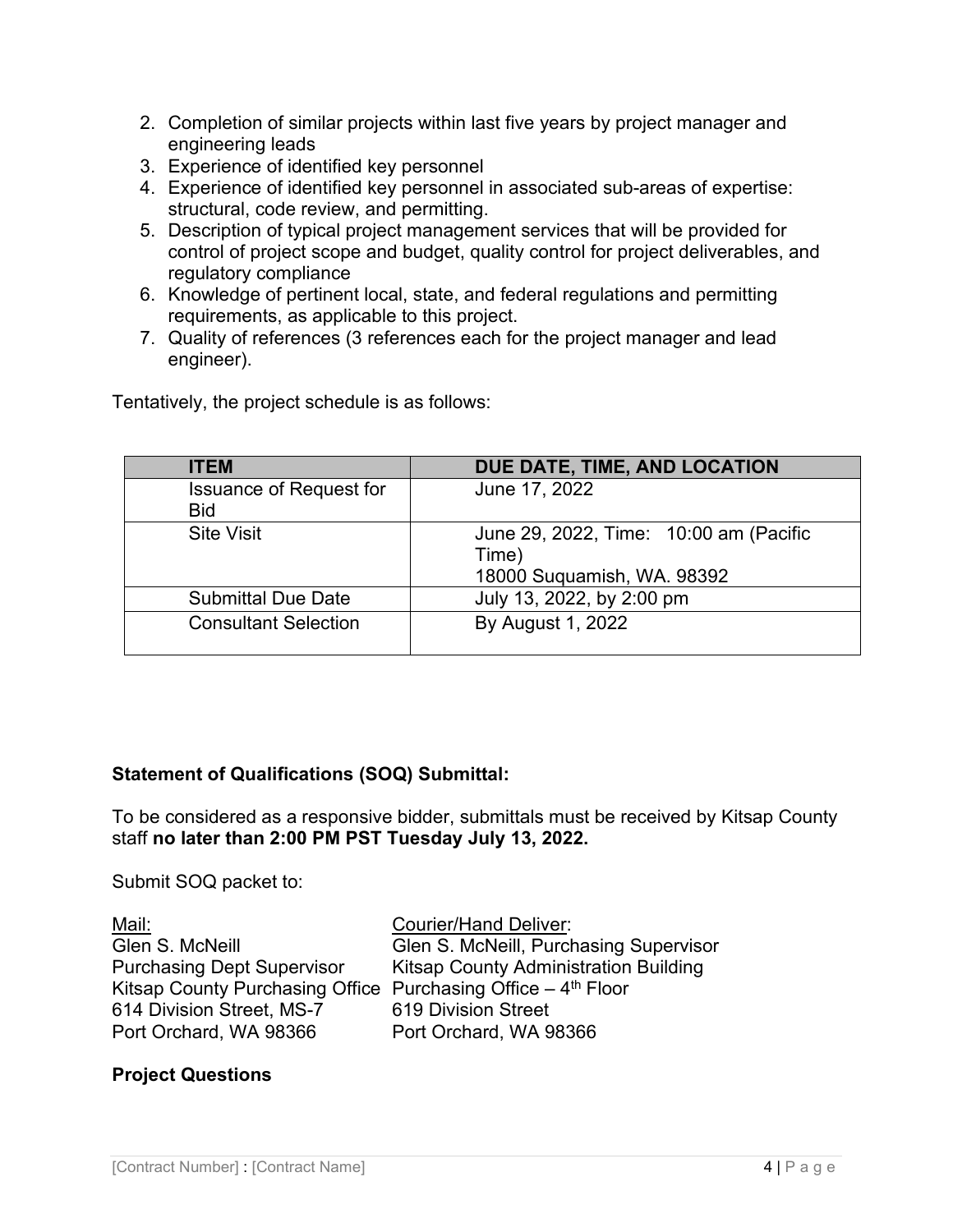Direct specific project questions to: Glen McNeill, Purchasing Supervisor, Email address: [Purchasing@co.kitsap.wa.us](mailto:Purchasing@co.kitsap.wa.us) 

#### **Submission, Copies.**

Bids shall be submitted to the Purchasing Supervisor in a sealed envelope or package provided by the Bidder and identify the: 1) Bidder's name and address, 2) Solicitation name and number, and 3) submittal date clearly identified on the outside of the envelope or package. The Bidder is to return all exhibits and addenda signed by a person authorized to sign on behalf of the Bidder. Unsigned bids may be rejected by the County as incomplete. Bidders shall submit: one (1) original, marked "original", two (2) hard copies, and one (1) electronic copy of their bid with their submittal. Bids submitted by email or fax will not be considered.

#### **Acceptable Formats.**

Electronic files shall be submitted in a format acceptable to the County. Acceptable formats include .DOC and .DOCX (Microsoft Word), .XLS and XLSX (Microsoft Excel), PPT and PPTX (Microsoft PowerPoint), and .PDF (Adobe Acrobat). Direct requests to submit files in another format to the Purchasing Supervisor.

Questions regarding this request should be directed to *Chris Sheridan (360) 337-5768, or csheridan@kitsap.gov.* Questions regarding the RFQ process should be directed to Glen McNeill, *gsmcneill@kitsap.gov, 360-337-4789.* 

All costs for proposal preparation and negotiation incurred by the proposer, whether or not they lead to execution of a contract and agreement with Kitsap County, must be borne entirely and exclusively by the proposer. Attachments other than requested above will not be considered as part of the evaluation.

Kitsap County reserves the following rights for acceptance, modification, and/or rejection of submitted proposals such as:

- 1. Rejection of any or all proposals.
- 2. Rejection of any proposal not in compliance with proposal requirements.
- 3. Providing of addenda, amendments, supplementary material or other modifications to the proposal specifications.
- 4. Cancellation of this Request for Qualifications without issuance of another Request for Qualifications.
- 5. Issuance of subsequent requests for new proposals.
- 6. Request for submission of further information by the proposer in order to complete evaluation by Kitsap County.
- 7. Determination to select one or more proposers for attempted negotiation of a final contract. Decisions made by Kitsap County will be final.

#### **SELECTION PROCESS**

An RFQ evaluation committee, comprised of Public Works staff, will evaluate each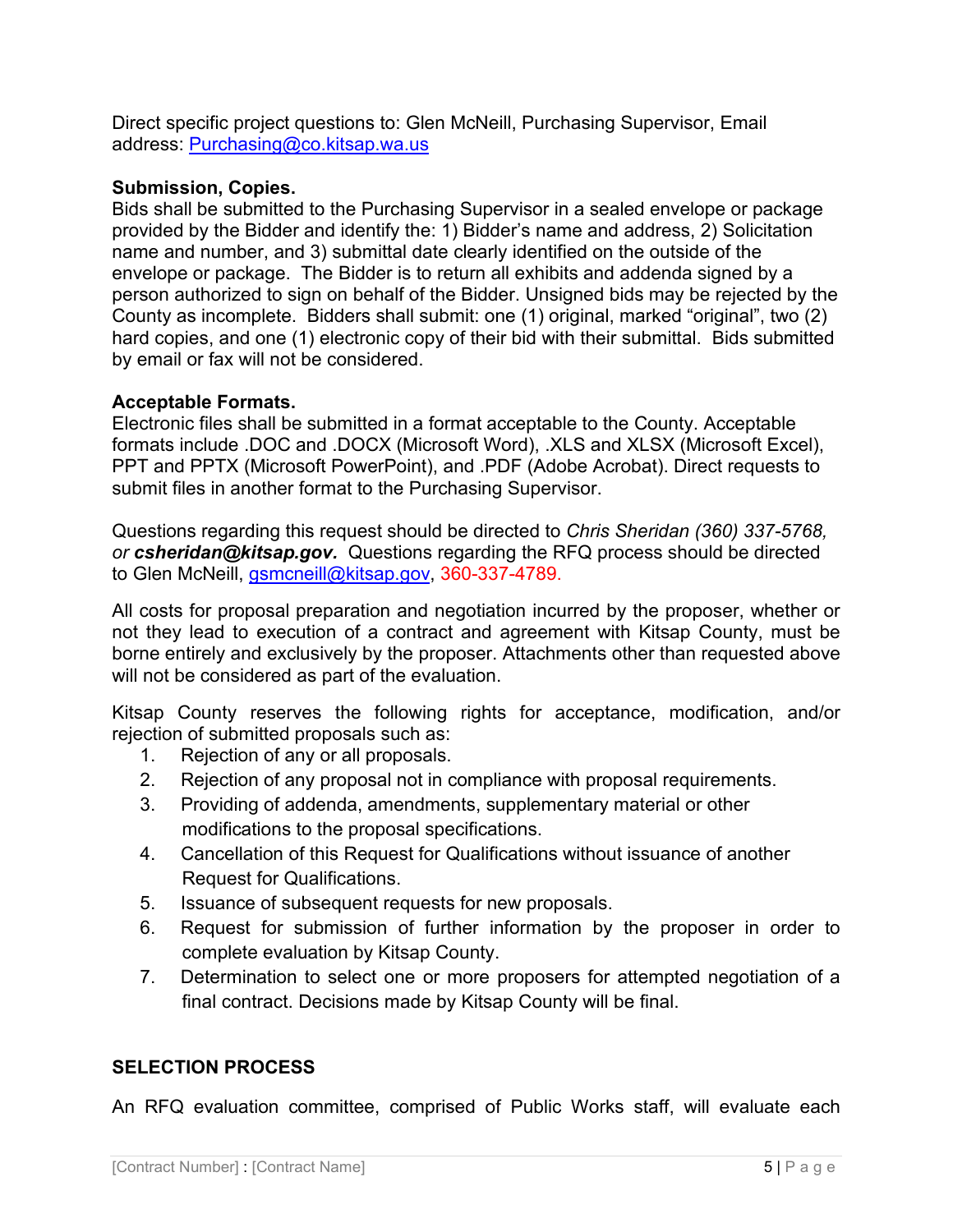proposal received on or before the stated deadline. The submittals will be ranked according to the criteria listed above. On its initial evaluation, the committee may:

- 1. Make a recommendation to the County's Public Works Department Director and request authority to negotiate a Contract with one or more consultants; or
- 2. Request additional information from the consultants whose responses appear to have the greatest likelihood of success; and/or
- 3. Invite one or more consultants whose responses appear to have the greatest likelihood of success to attend an interview/presentation to discuss their qualifications and cost estimates and then make a recommendation to the Public Works Director and request authority to negotiate a contract with one or more consultants.

The County reserves the right to conduct reference checks. In the event that information obtained from the reference checks reveals concerns about the consultant's past performance and their ability to successfully perform the contract to be executed based on this RFQ, the County may, at its sole discretion, determine that the consultant is not the most qualified and may select the next highest-ranked consultant whose reference checks validate the ability of the consultant to successfully perform the contract to be executed based on this RFQ. In conducting reference checks, the County may include itself as a reference if the consultant has performed work for the County, even if the consultant did not identify the County as a reference.

## **CONTRACT NEGOTIATIONS**

The County shall negotiate with the most qualified Consultant, as determined by evaluation of the responses and, if applicable, interviews. If the County is unable to reach agreement with the highest ranked firm, it may negotiate with the second highest ranked firm, proceeding in turn to each firm, in order of rank, until a Contract is executed. A sample of the Kitsap County Contract for Professional services is appended to this RFQ.

## **CONTRACTING PROVISIONS**

All rights, titles to and ownership of data, material, and documentation resulting from this project and/or prepared for the County pursuant to this contract shall remain with the County and Ecology.

The County will not be considered liable or obligated to the selected consultant(s) for all phases of this project in the event that the contract between the County and the aforementioned granting agencies is terminated for any reason.

All consultants, and any sub-consultants, must comply with any and all applicable laws,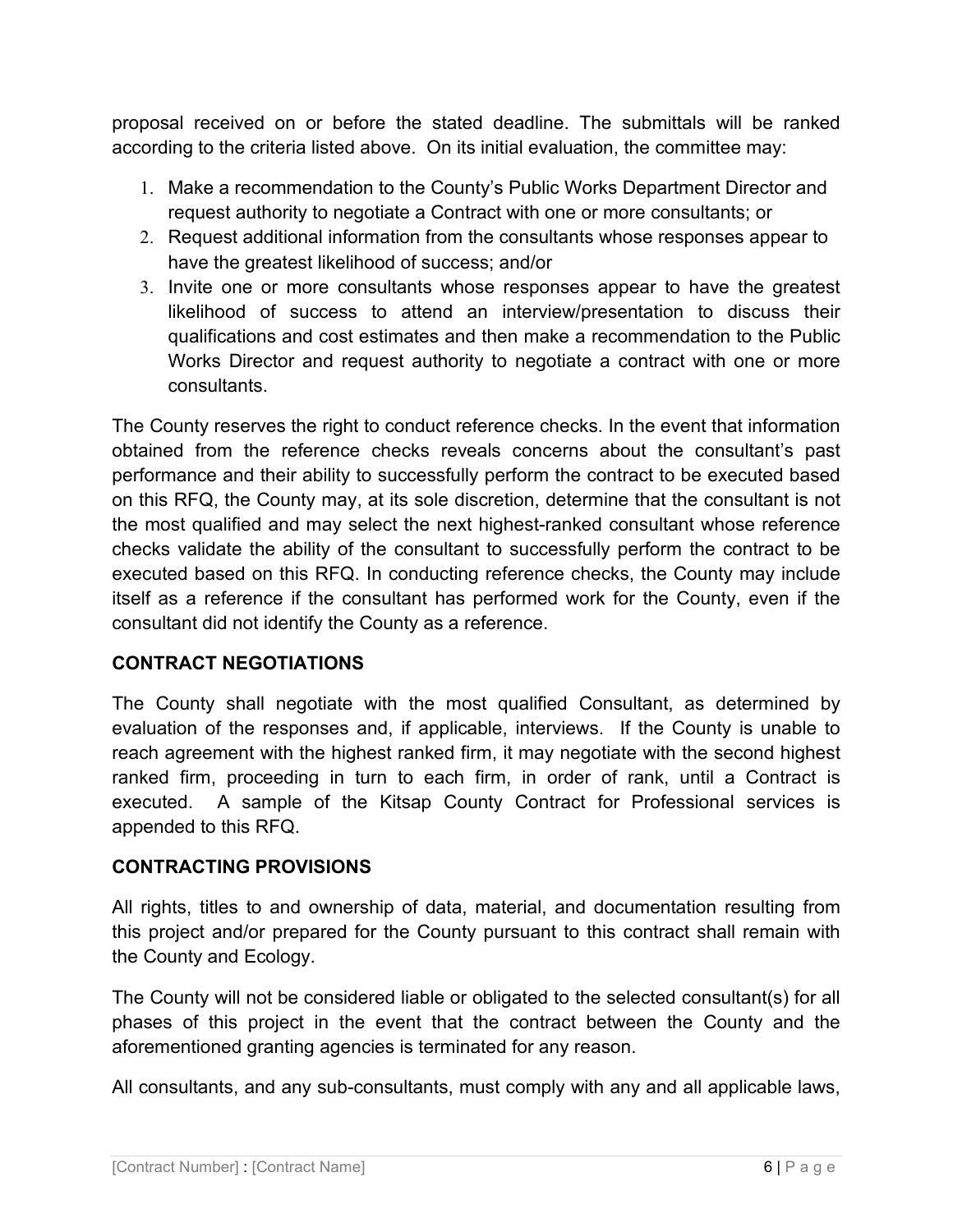statutes, ordinances, rules, regulations, and/or requirements of federal, state, and local governments and agencies thereof, which relate to or in any manner affect the performance of this agreement. Those requirements imposed upon the County as a pass-through recipient of state funds are thereby passed along to the consultant and any sub-consultants.

All consultants and any sub-consultants must carry adequate insurance coverage and must affirm being an equal opportunity employer with an affirmative action plan. Consultant(s) shall further certify that it will comply with the provisions of the Americans with Disabilities Act. Disadvantaged Business Enterprises (DBE) is encouraged to apply.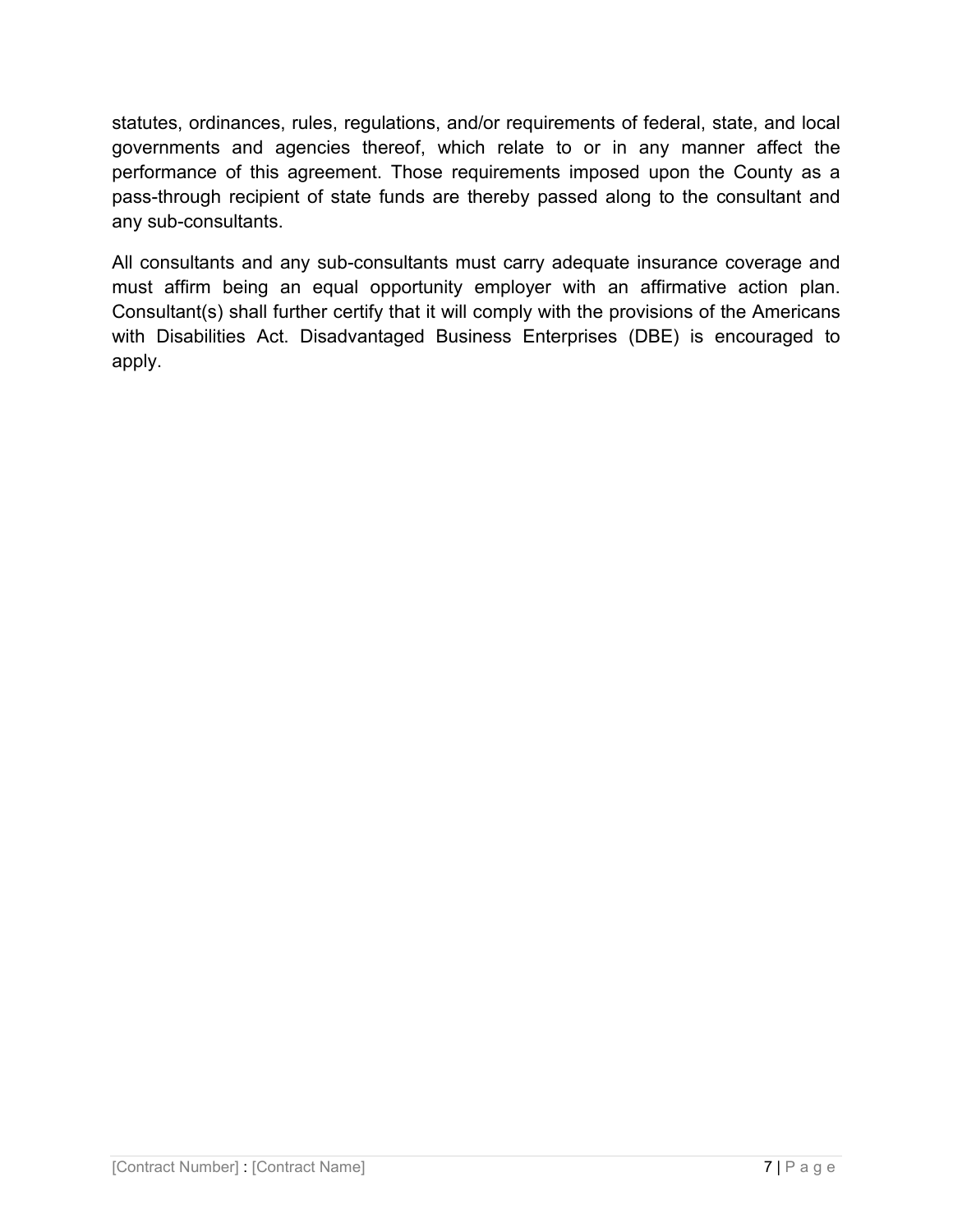#### **EXHIBIT A SMAPLE CONTRACT**

#### **CONTRACT NO. [Contract Number] Professional Services Contract**

This Professional Services Contract ("Contract") is between Kitsap County, a Washington state political subdivision, having its principal offices at 614 Division Street, Port Orchard, Washington 98366 ("County") and [Contractor Name], a [Contractor Type] having its principal offices at [Contractor Addr] ("Contractor").

In consideration of the terms and conditions of this Contract, the parties agree as follows:

#### **SECTION 1. TERM AND EFFECTIVE DATE**

1.1 The Contract will become effective [Contract Start Date] and terminate [Contract End Date], unless terminated or extended. The Contract may be extended for additional consecutive terms at the mutual agreement of the parties, not to exceed a total of [Contract Length]. In no event will the Contract become effective unless and until it is approved and executed by the duly authorized representative of Kitsap County.

#### **SECTION 2. SERVICES**

- 2.1. Scope of Work. The Contractor shall provide all "Services" identified in Attachment A: (Scope of Work), which is incorporated herein by reference. The Contractor shall provide its own equipment, labor, and materials**.**
- 2.2. Contract. "Contract" means this Contract and any exhibits, amendments, and solicitation documents accepted by the County, and Attachments A (Scope of Work), B (Compensation)[List Additional Attachments, if any]. All such documents are incorporated herein in full by this reference.
- 2.3. Personnel. The Contractor shall have and maintain complete responsibility for its Personnel. "Personnel" means Contractor and Contractor's employees, subcontractors, volunteers, interns, agents, and any other person utilized by the Contractor directly or indirectly or through third parties to perform any Services under the Contract. The Contractor shall promptly remove any Personnel performing Services on request from the County Representative.
- 2.4. Standards. The Contractor warrants that i) Contractor has the qualifications, knowledge, experience, skills, and resources necessary to provide all Services; ii) all Services shall be provided by Personnel experienced in their respective fields and in a manner consistent with the standards of care, skill, diligence, and knowledge commonly possessed and exercised by experienced professionals in the same discipline in the same or similar circumstances; and iii) all Services shall be performed to the County's reasonable satisfaction and according to the schedule agreed to by the parties.
- 2.5. Communication. The Contractor shall keep the County informed of the progress of the Services in the manner, method, and intervals requested by the County.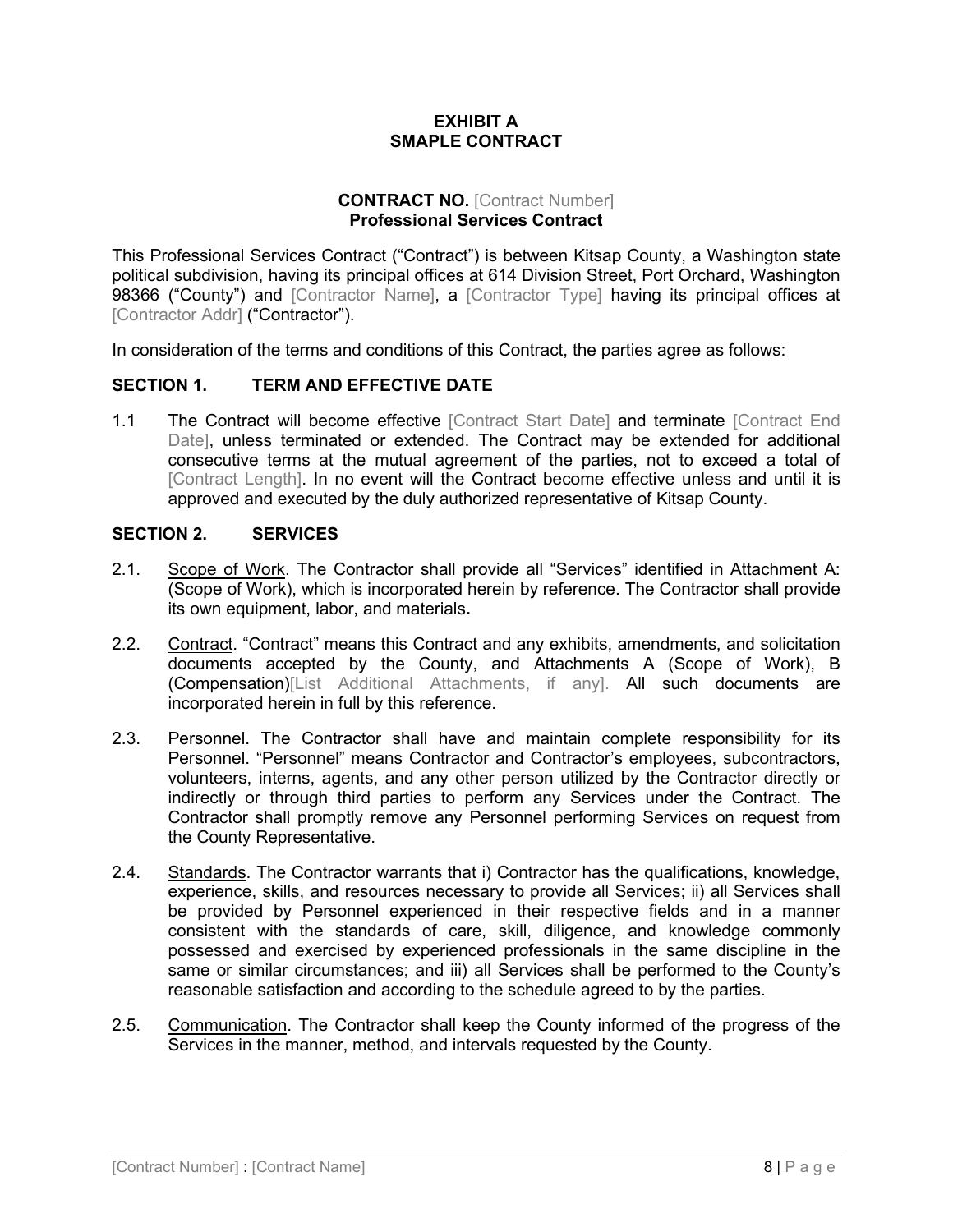#### **SECTION 3. COMPENSATION AND PAYMENT**

- 3.1. Compensation. The maximum amount of compensation paid under the Contract by the County shall not exceed \$[Contract Amount]. A description of the compensation is provided in Attachment B: Compensation, which is incorporated herein by reference.
- 3.2. Invoice. The Contractor will submit one (1) invoice to the County per month for payment of Services completed to date, unless otherwise provided herein. Each invoice shall identify the Services performed, dates performed, and any other information requested by the County.
- 3.3. Payment. The County will make reasonable efforts to pay the Contractor within thirty (30) days from the date the County receives a complete and correct invoice, unless otherwise provided herein. All funds disbursed to the Contractor will be processed by Direct Deposit via Automated Clearing House (ACH), unless otherwise agreed to by the parties.
- 3.4. Insurance/W-9 Compliance. All payments are expressly conditioned upon the Contractor's compliance with all insurance requirements and submission of a current IRS W-9 form to the County. Payments may be suspended in full in the event of noncompliance. Upon full compliance, payments will be released to the Contractor unless otherwise provided herein.
- 3.5. Restrictions. The Contractor will only be entitled to receive payment for Services expressly authorized in the Contract, and received during the Contract term and accepted by the County. The Contractor acknowledges oral requests and approvals of additional services or additional compensation are prohibited and unenforceable. Advance payments are not authorized.

#### **SECTION 4. TERMINATION**

- 4.1. For Convenience. The County may terminate the Contract, in whole or in part, without penalty, for any reason or no reason, with ten days prior notice to the Contractor.
- 4.2. For Funding issues. If any funding for Services is not available, withdrawn, reduced, or limited in any way, or if additional or modified conditions are placed on the funding after the Contract becomes effective, the County may: (1) accept a decreased price offered by the Contractor; (2) terminate the Contract; or (3) terminate the Contract and re-solicit the requirements.
- 4.3. Termination for Default. The County may immediately terminate the Contract, in whole or part, due to the failure of the Contractor to comply with any Contract term or condition, or to make satisfactory progress in performing the Contract, subject to the provisions of 11.1, or if the County determines the Contractor has been debarred, suspended or otherwise lawfully prohibited from participating in any public procurement activity. The Contractor shall immediately notify the County if the Contractor becomes suspended or debarred.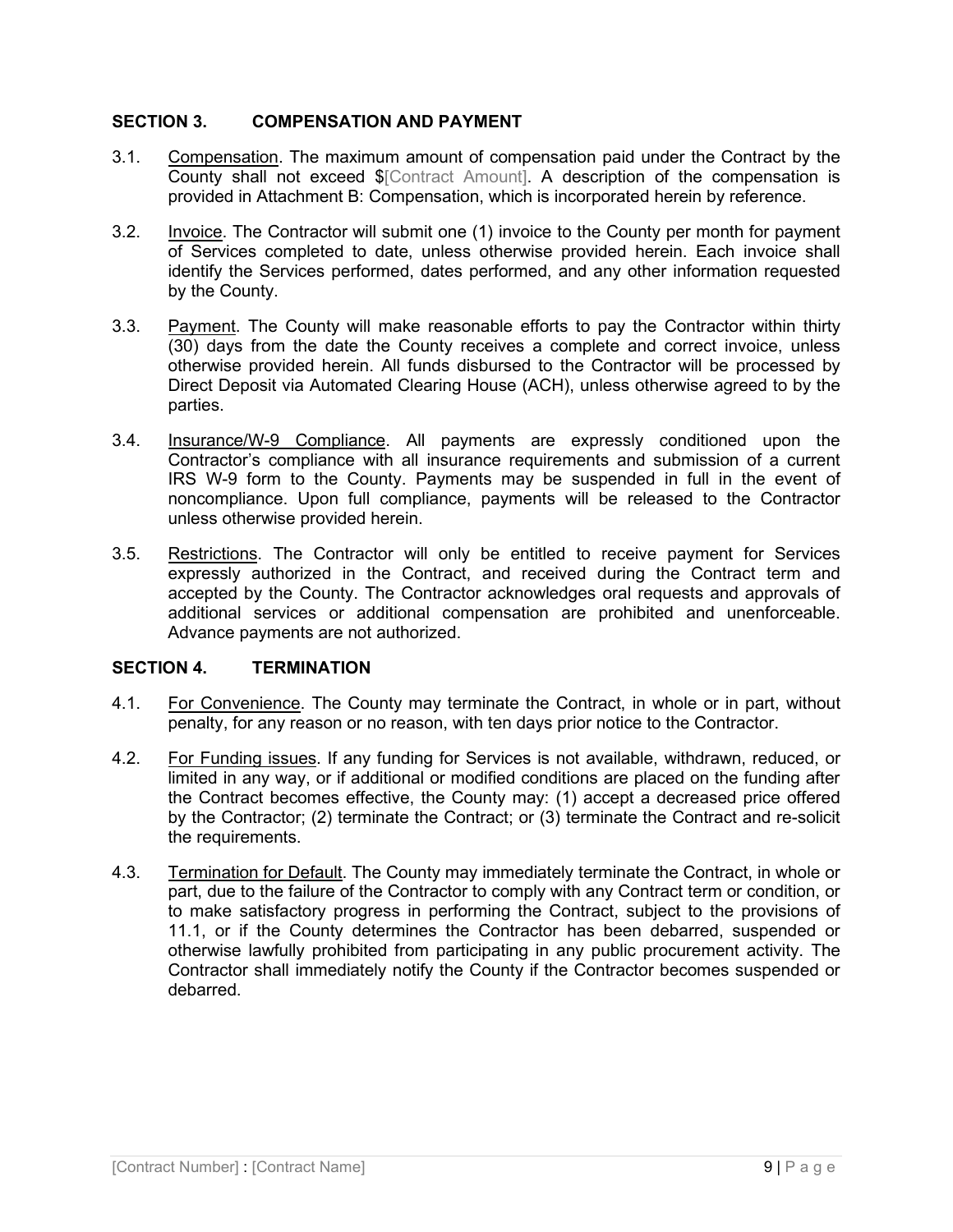4.4. Procedures. Upon receipt of notice of termination, the Contractor shall stop all Services as directed in the notice, notify Personnel of the termination date, and minimize further costs. All goods, materials, documents, data, and reports prepared by the Contractor under the Contract shall become the property of, and delivered to, the County on demand. A final payment will be made to the Contractor only for Services performed and accepted by the County through the effective date of termination. No costs incurred after the effective date of the termination will be paid.

#### **SECTION 5. INDEMNIFICATION**

- 5.1. To the fullest extent permitted by law, the Contractor shall indemnify, defend, and hold harmless Kitsap County and its elected and appointed officials, officers, employees, and agents (collectively "Indemnitees") from and against all Claims resulting from or arising out of the performance of the Contract, whether such Claims arise from the acts, errors, or omissions of the Contractor, its Personnel, third parties, or Kitsap County, or anyone directly or indirectly employed by any of them or anyone for whose acts, errors, or omissions any of them may be liable. It is the specific intent of the parties that the Indemnitees shall, in all instances, except Claims arising from the sole negligence or willful misconduct of the Indemnitees, be indemnified by the Contractor from and against any and all Claims.
- 5.2. With regard to any Claim against any Indemnitee by any of the Contractor's Personnel, or anyone directly or indirectly employed by them, or anyone for whose acts they may be liable, the Contractor's indemnification obligation shall not be limited in any way by a limitation on the amount or type of damages, compensation, or benefits payable by or for the Contractor or Contractor's Personnel under workers compensation acts, disability benefit acts, or other employee benefit acts. Solely for the purposes of this indemnification provision, the Contractor expressly waives its immunity under Title 51 RCW (Industrial Insurance) and acknowledges this waiver was mutually negotiated by the parties.
- 5.3. Architectural, Landscape Architectural, Engineering, or Land Surveying Services. Should a court of competent jurisdiction determine the Contract is subject to RCW 4.24.115, then, in the event of liability for damages arising out of bodily injury to persons or damages to property caused by or resulting from the concurrent negligence of the Contractor and the County, its officers, officials, employees, and agents, the Contractor's liability hereunder, including the duty and cost to defend, will be only to the extent of the Contractor's negligence.
- 5.4. Claim. "Claim" means all losses, claims, suits, actions, liabilities, damages, demands, judgments, settlements, expenses, fines, or other liabilities of any kind or nature whatsoever, including without limitation, all costs including costs of Claim processing, investigation, reasonable attorneys' fees, and damages, for any personal or bodily injury, sickness, disease, disability, or death, or loss or damage to tangible or intangible business or property, including the loss of use. Claim includes any infringement of copyright, patent, trademark, or other proprietary rights of any third parties arising out of Contract performance or use by the County of materials furnished or work performed under the Contract.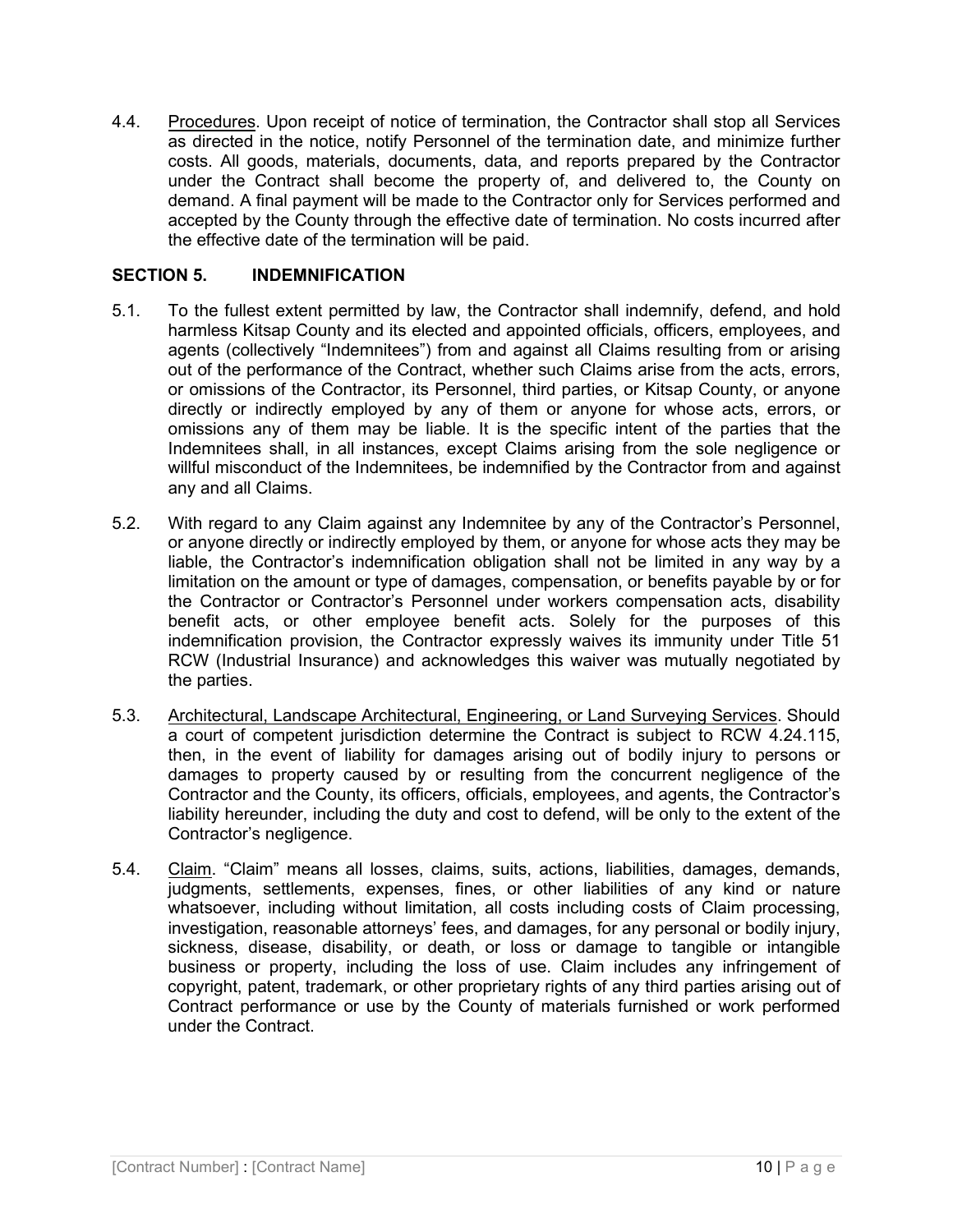5.5. Obligations/Notice of Claim. The County will provide the Contractor notice of the assertion of liability by a third party that may give rise to a Claim by County against the Contractor based on the indemnity contained herein. The Contractor shall respond to the County's tender of defense of a claim in writing within fourteen (14) calendar days from the notice date, and will advise the County if the Contractor accepts or denies tender of the claim. The County may in its discretion withhold all or part of any payment due the Contractor under the Contract until the Contractor responds to such notice. The Contractor shall keep the County timely and fully informed through all stages of the defense and promptly respond to and comply with County's requests for information. The County at all times reserves the right, but has no obligation to participate in the defense and settlement of any Claim. Such participation shall not constitute a waiver of the Contractor's indemnity and defense obligations under the Contract. The Contractor shall not settle or compromise any Claim in any manner that imposes any obligations upon the County without the prior written consent of the County. The Contractor shall promptly advise the County of any occurrence or information known to the Contractor that could reasonably result in a Claim against the County. The violation of any provisions of this Section, including improper refusal to accept tender, is a material breach.

#### **SECTION 6. INSURANCE**

- 6.1. Minimum Insurance Required. The Contractor and its subcontractors, if any, shall procure and maintain, until all of the Contract obligations have been fully discharged, including any warranty period, all insurance required in this Section with an insurance company duly licensed in Washington State with an A.M. Best Company ratings of not less than A-VIII and a category rating of not less than "8", with policies and forms satisfactory to the County. Use of alternative insurers requires prior written approval from the County. Coverage limits shall be at minimum the limits identified in this Section, or the limits available under the policies maintained by the Contractor without regard to the Contract, whichever is greater.
- 6.2. Professional Liability. Not less than \$1,000,000 per claim and \$2,000,000 annual aggregate. Coverage will apply to liability for professional error, act or omission arising out of or in connection with the Contractor's Services under the Contract. The coverage shall not exclude bodily injury, property damage or hazards related to the work rendered as part of the Contract or within the scope of the Contractor's services under the Contract, including testing, monitoring, measuring operations or laboratory analysis where such Services are rendered under the Contract.
- 6.3. Commercial General Liability ("CGL"). Not less than \$1,000,000 per occurrence and \$2,000,000 annual aggregate. Coverage shall include personal injury, bodily injury, and property damage for premise-operations liability, products/completed operations, personal/advertising injury, contractual liability, independent contractor liability, and stop gap/employer's liability. Coverage shall not exclude or contain sub-limits less than the minimum limits required herein, without the prior written approval of the County. The certificate of insurance for the CGL policy shall expressly cover the indemnification obligations required by the Contract.
- 6.4. Automobile Liability.

☐ Contractor shall maintain personal automobile insurance on all vehicles used for Contract purposes as required by law.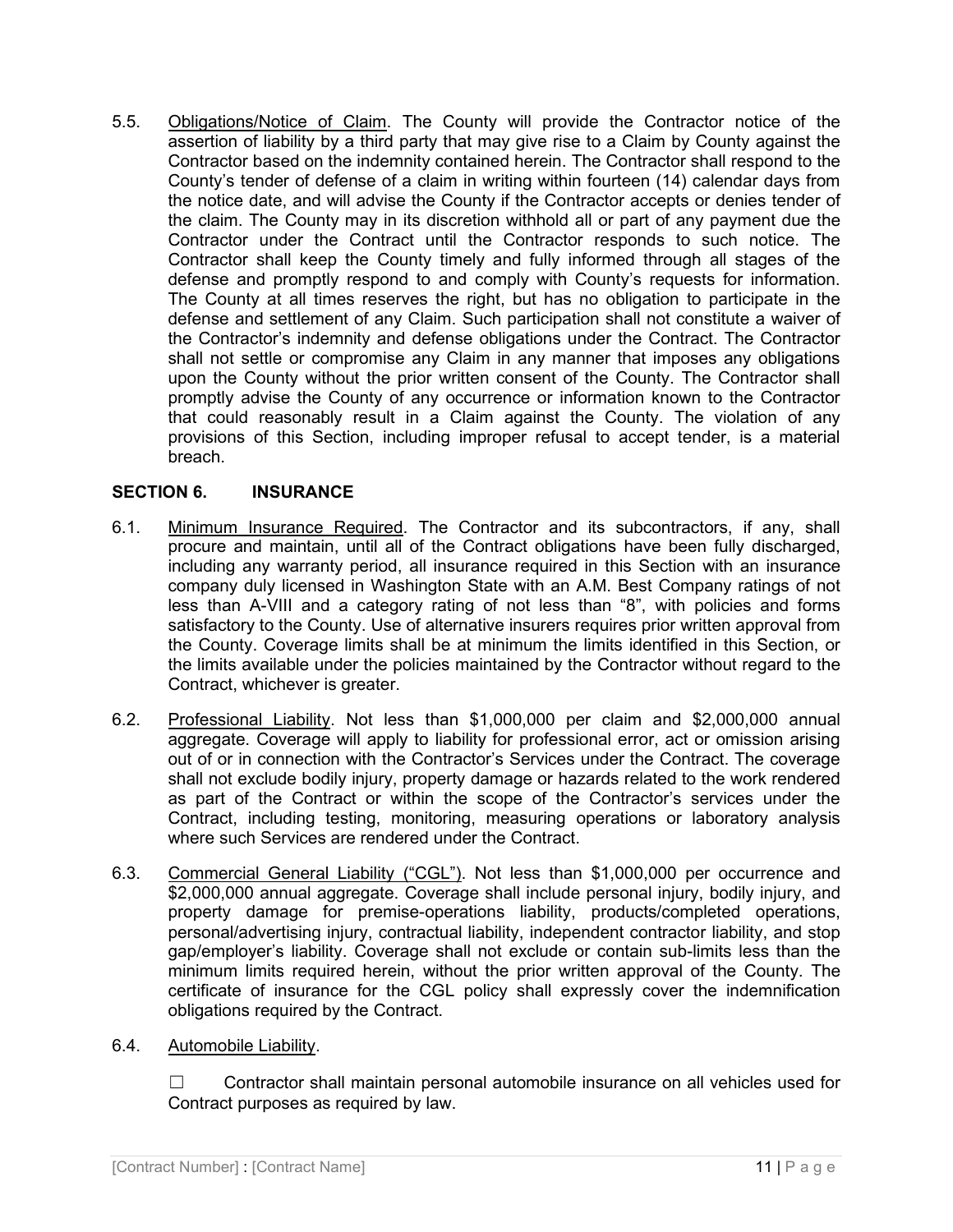$\Box$  Not less than \$100,000 per occurrence and \$300,000 annual aggregate. If a personal automobile liability policy is used to meet this requirement, it must include a business rider and cover each vehicle to be used in the performance of the Contract. If Contractor will use non-owned vehicles in performance of the Contact, the coverage shall include owned, hired, and non-owned automobiles.

☐ Not less than \$1,000,000 per occurrence and \$2,000,000 annual aggregate. Coverage shall include liability for any and all owned, hired, and non-owned vehicles. Coverage may be satisfied with an endorsement to the CGL policy.

- 6.5. Umbrella or Excess Liability. The Contactor may satisfy the minimum liability limits required for the CGL and Automobile Liability under an Umbrella or Excess Liability policy. There is no minimum per occurrence limit of liability under the Umbrella or Excess Liability; however, the annual aggregate limit shall not be less than the highest "Each Occurrence" limit for either CGL or Automobile Liability. The Contractor agrees to an endorsement naming the County as an additional insured as provided in this Section, unless the Umbrella or Excess Liability provides coverage on a "Follow-Form" basis.
- 6.6. Workers' Compensation and Employer Liability. If applicable, the Contractor shall maintain workers' compensation insurance as required under the Title 51 RCW (Industrial Insurance), for all Contractor's Personnel eligible for such coverage. If the Contract is for over \$50,000, then the Contractor shall also maintain employer liability coverage with a limit of not less than \$1,000,000.
- 6.7. Primary, Non-Contributory Insurance/Subcontractors. The Contractor's and its subcontractors' insurance policies and additional named insured endorsements will provide primary insurance coverage and be non-contributory. Any insurance or selfinsurance programs maintained or participated in by the County will be excess and not contributory to such insurance policies. All Contractor's and its subcontractors' liability insurance policies must be endorsed to show as primary coverage. The Contractor shall include all subcontractors as insureds under its policies or shall furnish separate certificates and endorsements for each subcontractor. All subcontractors shall comply with all insurance and indemnification requirements herein.
- 6.8. Review of Policy Provisions. Upon request, the Contractor shall provide a full and complete copy of all requested insurance policies to the County. The County reserves the right without limitation, but has no obligation to revise any insurance requirement, or to reject any insurance policies that fail to meet the requirements of the Contract. The County also has the right, but no obligation to review and reject any proposed insurer providing coverage based upon the insurer's financial condition or licensing status in Washington. The County has the right to request and review the self-insurance retention limits and deductibles, and the Contractor's most recent annual financial reports and audited financial statements, as conditions of approval. Failure to demand evidence of full compliance with the insurance requirements or failure to identify any insurance deficiency shall not relieve the Contractor from, nor be construed or deemed a waiver, of its obligation to maintain all the required insurance at all times as required herein.
- 6.9. Waiver of Subrogation. In consideration of the Contract award, the Contractor agrees to waive all rights of subrogation against the County, its elected and appointed officials, officers, employees, and agents. This waiver does not apply to any policy that includes a condition that expressly prohibits waiver of subrogation by the insured or that voids coverage should the Contractor enter into a waiver of subrogation on a pre-loss basis.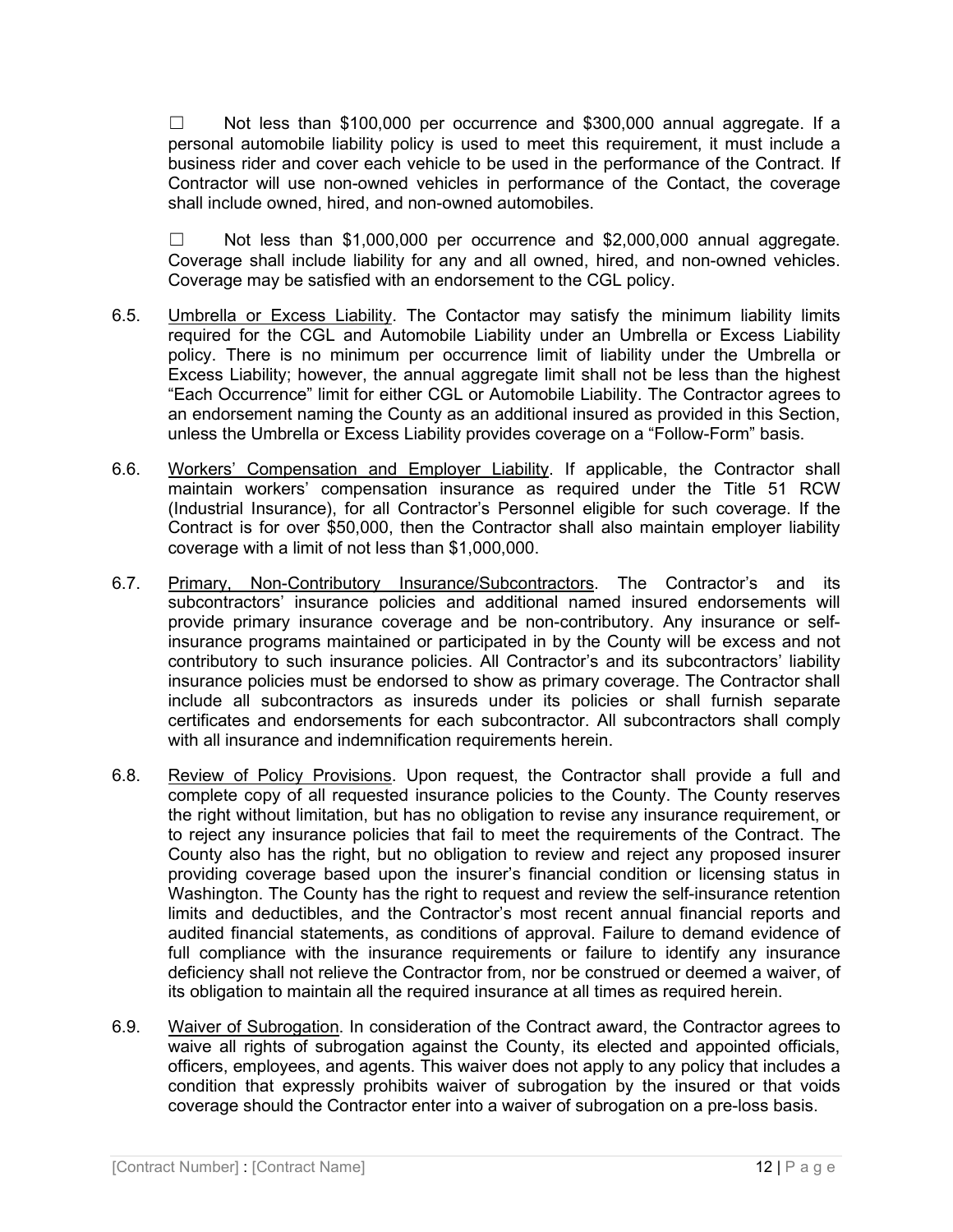6.10. Additional Insured, Endorsement and Certificate of Insurance. All required insurance coverage, other than the workers' compensation and professional liability, shall name the County, it's elected and appointed officials, officers, employees, and agents, as additional insureds and be properly endorsed for the full available limits of coverage maintained by Contractor and its subcontractors. Endorsement is not required if the Contractor is a self-insured government entity, or insured through a government risk pool authorized by Washington State.

The Certificate of Insurance and endorsement shall identify the Contract number and shall require not less than thirty (30) days' prior notice of termination, cancellation, nonrenewal or reduction in coverage. At the time of execution, the Contractor shall provide the Certificate of Insurance, endorsement, and all insurance notices to: Risk Management Division, Kitsap County Department of Administrative Services, 614 Division Street, MS-7, Port Orchard, Washington 98366.

- 6.11. General. The coverage limits identified herein are minimum requirements only and will not in any manner limit or qualify the liabilities or obligations of the Contractor under the Contract. All insurance policy deductibles and self-insured retentions for policies maintained under the Contract shall be paid by the Contractor. Any failure to comply with reporting provisions of the policies shall not affect coverage provided to the County, its elected and appointed officials, officers, employees, or agents. The Contractor's insurance shall apply separately to each insured against whom a claim is made or suit is brought, subject to the limits of the insurer's liability.
- 6.12. Claims-Made. If the Contractor's liability coverage is written as a claims-made policy, the Contractor shall purchase an extended-reporting period or "tail" coverage for a minimum of three (3) years following completion of the performance or attempted performance of the provisions of this Contract.

#### **SECTION 7. NOTICE AND CONTRACT REPRESENTATIVES**

7.1. Any notices, demands and other communications required by the Contract will be effective if personally served upon the other party or if mailed by registered or certified mail, postage prepaid, return receipt requested, to the other party's Contract Representative at the address below. Notice may also be given by facsimile with the original to follow by regular mail. Notice will be deemed to be given three (3) days following the date of mailing, or immediately if personally served. For service by facsimile, service will be effective at the beginning of the next working day. Each party will designate a "Contract Representative", which may be changed by providing fifteen (15) days prior notice to the other party.

#### County's Contract Representative

| Name:    | [County Rep Name]  |
|----------|--------------------|
| Title:   | [County Rep Title] |
| Address: | [County Rep Addr]  |
| Phone:   | [County Rep Phone] |
| Email:   | [County Rep Email] |

#### Contractor's Contract Representative

Name: [Contractor Rep Name]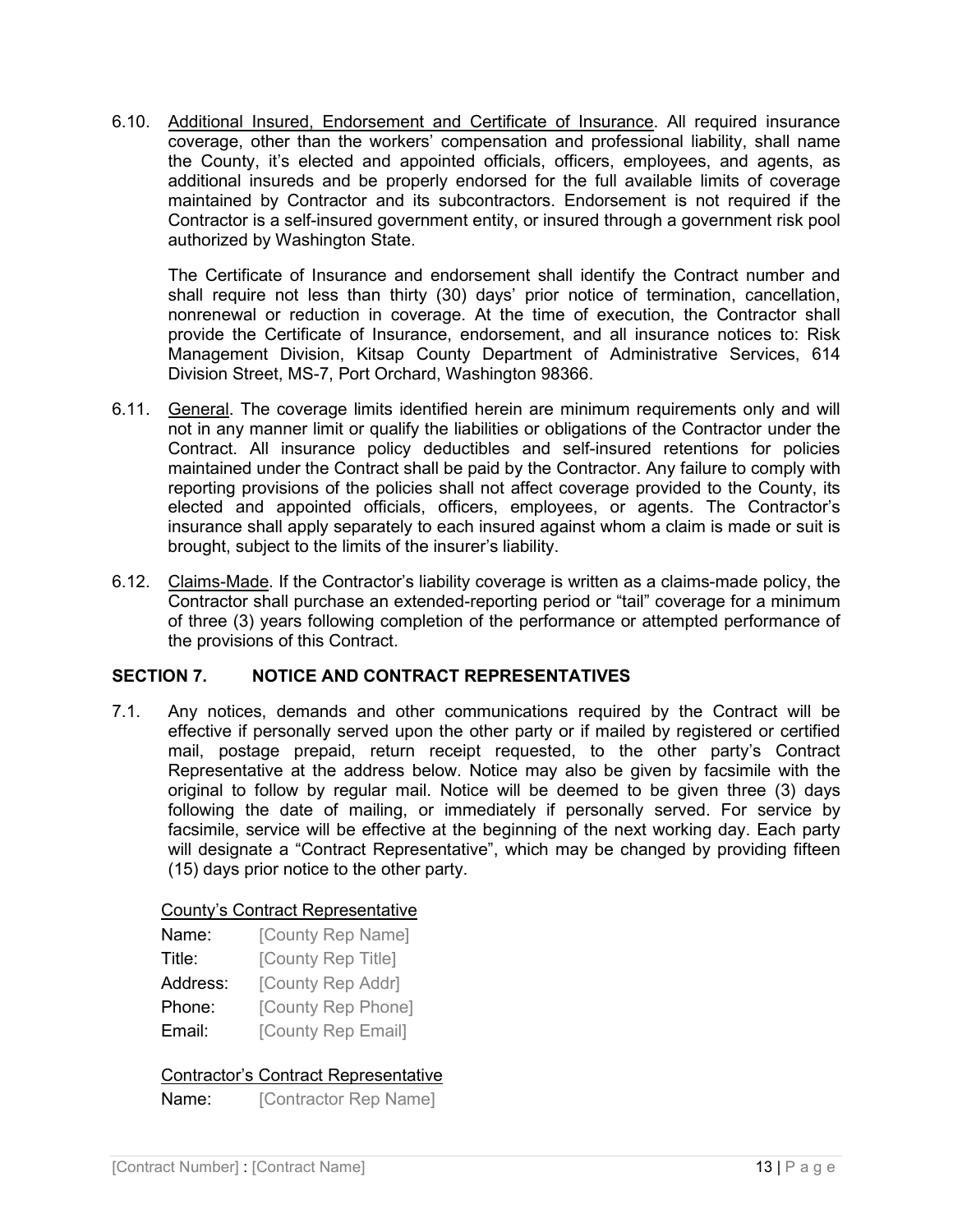| Title:   | [Contractor Rep Title] |
|----------|------------------------|
| Address: | [Contractor Rep Addr]  |
| Phone:   | [Contractor Rep Phone] |
| Email:   | [Contractor Rep Email] |

#### **SECTION 8. AMENDMENTS, SUBCONTRACTS, INDEPENDENT CONTRACTOR**

- 8.1. Amendment. No amendment or modification to the Contract will be effective without the prior written consent of the authorized representatives of the parties.
- 8.2. Successors and Assigns. To the extent permitted by law, the Contract is binding on the parties' respective partners, successors, assigns, executors, and legal representatives.
- 8.3. Assignments. Except with the prior written consent of the other party, each party shall not assign or transfer, including by merger (whether that party is the surviving or disappearing entity), consolidation, dissolution, or operation of law any right, duty, obligation, or remedy under the Contract. Any purported assignment or transfer in violation of this section shall be void.
- 8.4. Subcontracts. The Contractor shall provide the County a list of all subcontractors and the subcontractors' proposed responsibilities. "Subcontract" means any contract, express or implied, between the Contractor and another party or between a subcontractor and another party delegating or assigning, in whole or in part, the making or furnishing of any material or service for the performance of the Contract. All subcontracts shall incorporate by reference the terms and conditions of this Contract. The Contractor is solely responsible for the performance and payment of its subcontractors.
- 8.5. Independent Contractor. Each party under the Contract shall be for all purposes an independent contractor. Nothing contained herein will be deemed to create an association, a partnership, a joint venture, or a relationship of principal and agent, or employer and employee between the parties. The Contractor shall have complete responsibility and control over its Personnel. Neither the Contractor nor its Personnel shall be, or be deemed to be, or act or purport to act, as an employee, agent or representative of the County. The Contractor and its Personnel shall have no County employee-type benefits of any kind whatsoever, including without limitation, insurance, pension plan, vacation pay or sick pay, or other right or privilege afforded to County employees. The Contractor and its Personnel shall be responsible for payment of all insurance, taxes, and benefits.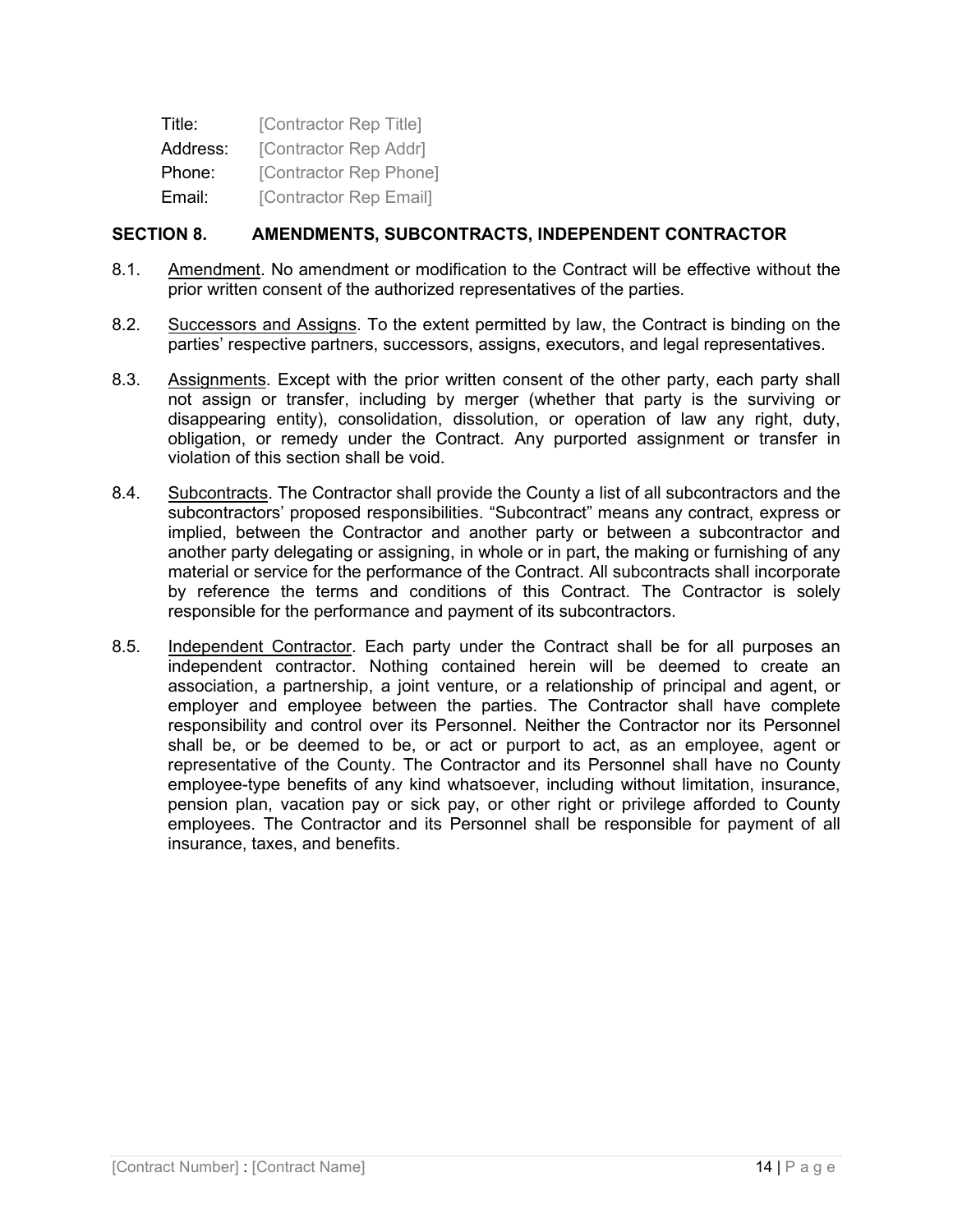#### **SECTION 9. OWNERSHIP, CONFIDENTIAL INFORMATION AND BREACH**

- 9.1. Ownership. Any and all data, reports, analyses, documents, photographs, pamphlets, plans, specifications, surveys, films, or any other materials created, prepared, produced, constructed, assembled, made performed, or otherwise produced by the Contractor or its Personnel for delivery to the County under this Contract shall be the sole and absolute property of the County. All such property shall constitute "work made for hire" as defined by the U.S. Copyright Act of 1976, 17 U.S.C § 101, and the ownership of the copyright and any other intellectual property rights in such property shall vest in the County at the time of its creation. Ownership of the intellectual property includes the right to copyright, patent, and register, and the ability to transfer these rights. Material the Contractor uses to perform this Contract that is not created, prepared, constructed, assembled, made, performed, or otherwise produced for or paid for by the County is owned by the Contractor and is not "work made for hire" within the terms of the Contract.
- 9.2. Confidential Information/Breach. The Contractor shall ensure that all personal identifying information, financial information, and other information submitted or made available to the Contractor by, or on behalf of, the County, or acquired or developed by the Contractor in the performance of the Contract (unless publicly available) is kept confidential, secured, and protected to prevent unauthorized access. Such information will be utilized by the Contractor solely as necessary for the performance of Services under the Contract and not made available to any other person without the County's prior written consent. In the event of unauthorized access or other security breach, the Contractor shall immediately notify the Contract Representative and shall at its sole expense comply with all requirements of RCW 19.255.010, in effect at any given time. Upon expiration or termination of the Contract, all confidential information shall be returned to the County or destroyed at the County's discretion.

#### **SECTION 10. REPRESENTATIONS AND RECORDS**

- 10.1. No Fee. The Contractor certifies it has not received, nor paid or agreed to pay, another person or entity, other than a bona fide employee working exclusively for the Contractor, any fee, commission, percentage, gift, or any other consideration contingent upon or resulting from the award or making of the Contract.
- 10.2. Licenses, Permits and Taxes. The Contractor shall, at its own expense, have and maintain all licenses, registrations, permits, and approvals necessary for the performance of the Contract, including without limitation, registration with the Washington State Department of Revenue. The Contractor shall pay all fees (including licensing fees) and applicable federal, state, and local taxes.
- 10.3. Compliance. The Contractor and its Personnel, and the Services provided by the Contractor and its Personnel, shall comply with all applicable laws, codes, and standards in effect at any given time regardless as to whether such laws are referred to by the County. If required for the Services provided, the Contractor and its Personnel shall submit to a background check as directed by the County.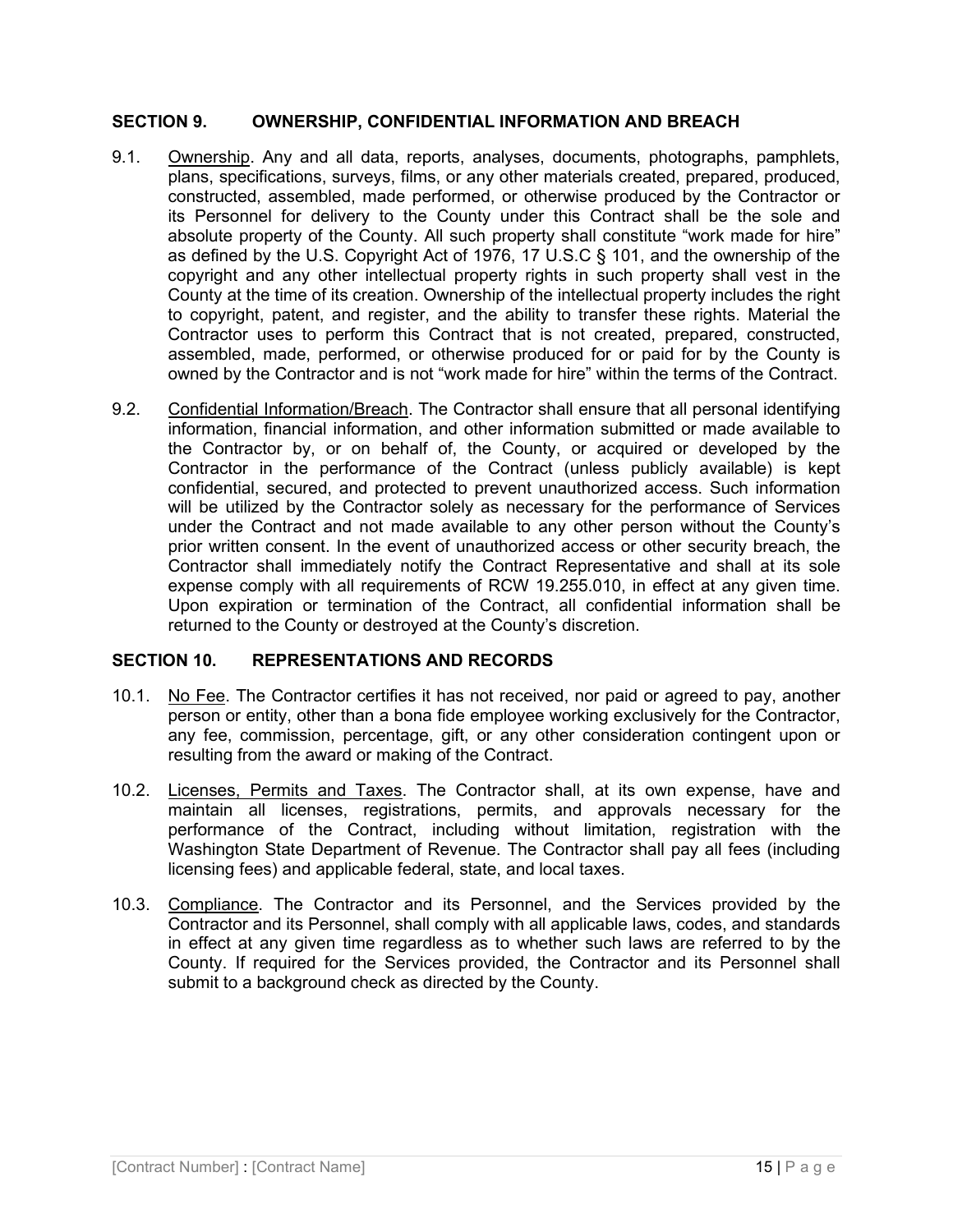- 10.4. Nondiscrimination. The Contractor and its Personnel shall not discriminate against any person on the basis of race, color, creed, religion, national origin, age, sex, marital status, sexual orientation, veteran status, disability, or other circumstance prohibited by federal, state, or local law, and shall comply with Title VI of the Civil Rights Act of 1964, P.L. 88-354 and Americans with Disabilities Act of 1990 in the performance of the Contract.
- 10.5. Public Records. The Contractor agrees that the Contract and all records associated with the Contract shall be available to the County for inspection and copying by the public pursuant to the Public Records Act, Chapter 42.56 RCW ("Act"). If the County determines that records in the custody of the Contractor are needed to respond to a request under the Act, the Contractor shall make all such records promptly available to the County at no cost to the County. With the exception of the Contract, if the Contractor considers any portion of any record, electronic or hard copy, to be protected from disclosure under the Act, the Contractor shall clearly identify all specific information it claims to be confidential or proprietary. If the County receives a request under the Act to inspect or copy proprietary information that has been identified by the Contractor as protected from disclosure and the County determines that release of the information is required by the Act or otherwise appropriate, the County's sole obligation will be to make a reasonable effort to notify the Contractor of the request and the date that such protected information will be released unless the Contractor obtains a court order to enjoin disclosure pursuant to RCW 42.56.540. If the Contractor fails to timely obtain a court order enjoining disclosure, the County will release the requested information on the date specified. The County has no obligation on behalf of the Contractor to claim any exemption from disclosure under the Act. The County will not be liable to the Contractor for releasing records pursuant to the Act.
- 10.6. Advertising, Logo. The Contractor shall not use, advertise, or promote for commercial benefit information concerning the Contract or use any trade name, trademark, or logo of the County, without the County's prior written consent.
- 10.7. Audit and Record Retention. The Contractor and its Personnel shall retain all books, documents, and records relating to performance of the Contract and Services provided in connection with this Contract for six (6) years after completion of the Contract or longer if requested by the County. All records shall be subject to inspection and audit by the County. Upon request, the Contractor shall promptly make available to the County a legible copy of all books, documents, and records at no cost to the County.

#### **SECTION 11. RIGHTS AND REMEDIES**

11.1. Failure to Perform. If County determines the Contractor has failed to perform any material obligation of the Contract, and such failure has not been cured within ten (10) days' following notice from the County, the County may without penalty, in its discretion, withhold all monies due the Contractor until such failure is cured to the reasonable satisfaction of the County.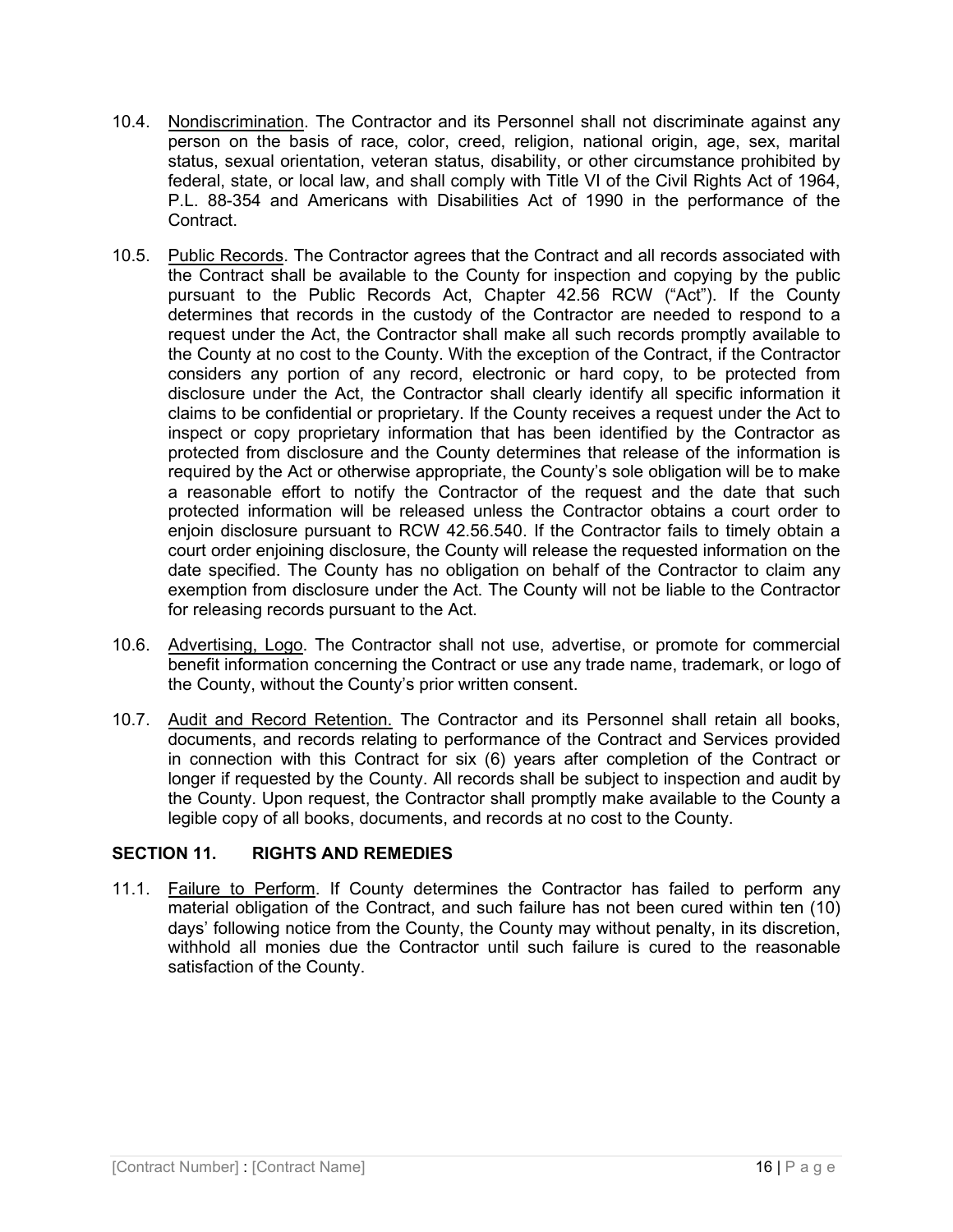- 11.2. Right of Assurance. If the County in good faith has reason to believe the Contractor does not intend, or is unable to perform, or continue performing under the Contract, the County may demand in writing that the Contractor give a written assurance of intent to perform. Should the Contractor fail to provide adequate assurance to the reasonable satisfaction of the County, by the date specified the demand, the County may terminate all or part of the Contract and pursue all other rights and remedies available at law and in equity.
- 11.3. Responsibility for Errors. All Services shall be completed to the reasonable satisfaction of the County and as required herein. Upon request, the Contractor shall provide any clarifications and/or explanations regarding any Services provided as required by the County, at no additional cost to the County. In the event of an error or omission under the Contract, the Contractor shall, at no cost to the County, provide all necessary design drawings, estimates, and all other professional services the County deems necessary to rectify and correct the matter to the satisfaction of the County. The Contractor shall continue to be responsible for the accuracy of Services, even after the Work is accepted by the County and the termination or expiration of the Contract.
- 11.4. Remedies. All County rights and remedies under the Contract are in addition to, and shall in no way limit, any other rights and remedies that may be available to the County at law and in equity.
- 11.5. Right of Off-Set; Reimbursement. The County will be entitled to offset against any sums due the Contractor and to reimbursement from the Contractor for any damages, expenses, or costs incurred by the County due to the Contractor's nonconforming performance or failure to perform the Services under the Contract.
- 11.6. Waiver. Either party's failure to insist upon the strict performance of any provision of the Contract, or to exercise any right based upon a breach thereof or the acceptance of any performance during such breach, will not constitute a waiver of any right or remedy under the Contract unless expressly so agreed in writing by an authorized representative.
- 11.7. Breach. In the event of a material breach by the Contractor, the County may procure, on terms and in the manner that it deems appropriate, Services to replace those under the Contract. The Contractor shall be liable to the County for any and all costs, expenses, penalties, and fees incurred by the County in procuring such Services in substitution for those due from the Contractor under the Contract.

#### **SECTION 12. GOVERNING LAW, DISPUTES**

12.1. Governing Law; Venue. The Contract will be governed in all respects by the laws of the State of Washington, both as to interpretation and performance, without regard to conflicts of law or choice of law provisions. Any action arising out of or in connection with the Contract may be instituted and maintained only in a court of competent jurisdiction in Kitsap County, Washington or as provided by RCW 36.01.050.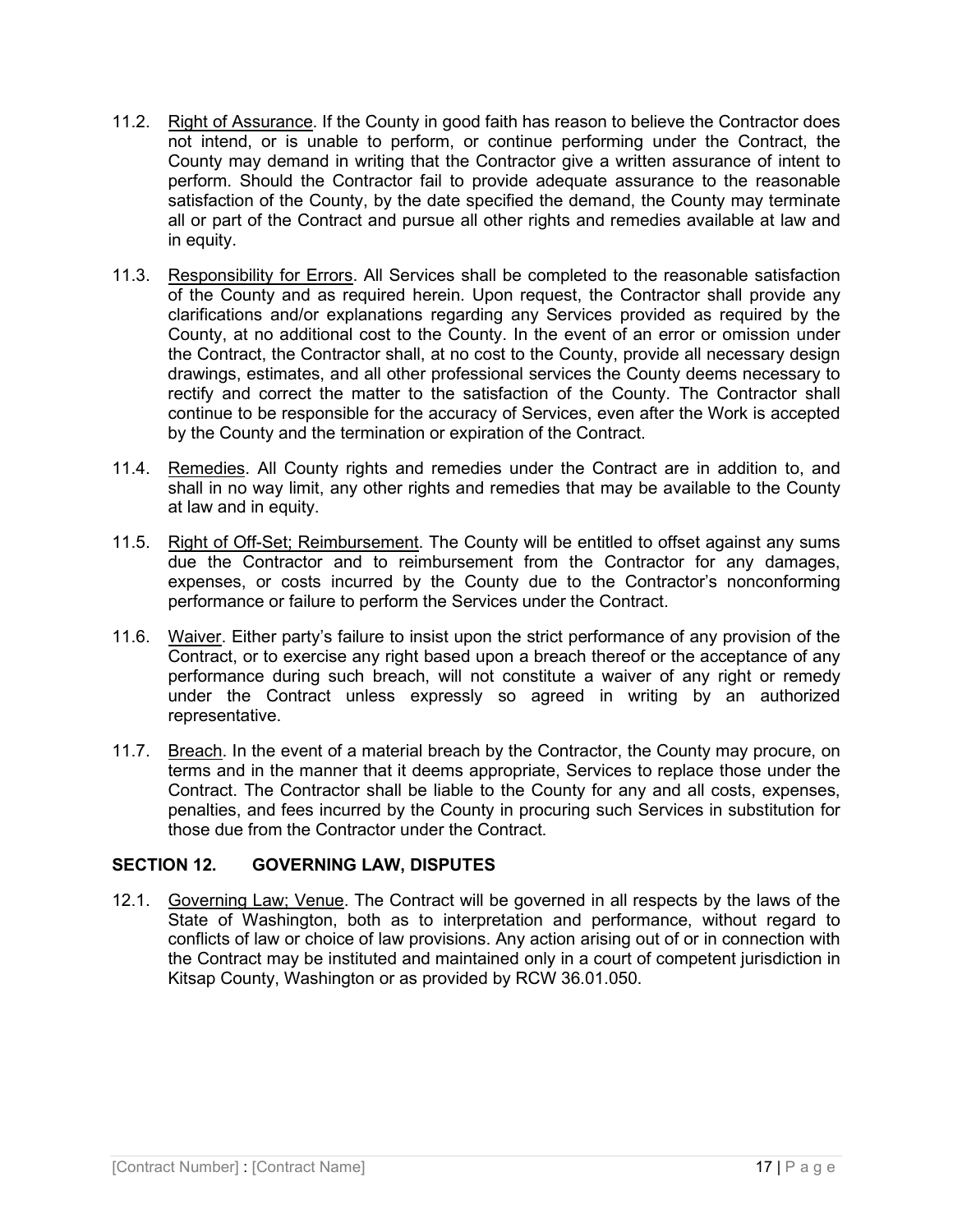12.2. Disputes. Conflicts and disagreements between the parties related to the Contract will be promptly brought to the attention of the County. Any dispute relating to the quality or acceptability of performance or compensation due the Contractor will be decided by the County's Contract Representative. All decisions of the County's contract Representative are considered final; however, nothing herein prohibits either party from seeking judicial relief.

#### **SECTION 13. PREVAILING WAGE**

[Prevailing Wage]

#### **SECTION 14. GENERAL PROVISIONS**

- 14.1. Implied Contract Terms. Each provision of law and any terms required by law to be in the Contract are made a part of the Contract as if fully stated in it.
- 14.2. Headings/Captions. Headings and captions used are for convenience only and are not a part of the Contract and do not in any way limit or amplify the terms and provisions hereof.
- 14.3. No Party the Drafter. The Contract is the product of negotiation between the parties, and no party is deemed the drafter of the Contract.
- 14.4. No Third Party Beneficiary. No provision of the Contract is intended to, nor will it be construed to, create any third party beneficiary or provide any rights or benefits to any person or entity other than the County and the Contractor.
- 14.5. Severability. If a court of competent jurisdiction holds any provision of the Contract to be illegal, invalid, or unenforceable, in whole or in part, the validity of the remaining provisions will not be affected, and the parties' rights and obligations will be construed and enforced as if the Contract did not contain the particular provision held to be invalid. If any provision of the Contract conflicts with any statutory provision of the State of Washington, the provision will be deemed inoperative to the extent of the conflict or modified to conform to statutory requirements.
- 14.6. Counterparts. The Contract may be executed in several counterparts, each of which will be deemed an original, but all of which together will constitute one and the same agreement.
- 14.7. Non-Exclusive Contract. The County may at its discretion enter into multiple agreements to obtain the same or similar services that are the subject of this Contract or may have its own employees perform the same or similar services contemplated by the Contract.
- 14.8. Survival. Those provisions of this Contract that by their sense and purpose should survive expiration or termination of the Contract shall so survive. Those provisions include, without limitation: Sections 5 (Indemnification), 6 (Insurance), 8.5 (Independent Contractor), 9 (Ownership, Confidential Information and Breach), 11 (Rights and Remedies), 12 (Governing Law, Disputes), and 14 (General Provisions).
- 14.9. Entire Agreement. The parties acknowledge the Contract is the product of negotiation between the parties and represents the entire agreement of the parties with respect to its subject matter. All previous agreements and representations, whether oral or written, entered into prior to this Contract are hereby revoked and superseded by the Contract.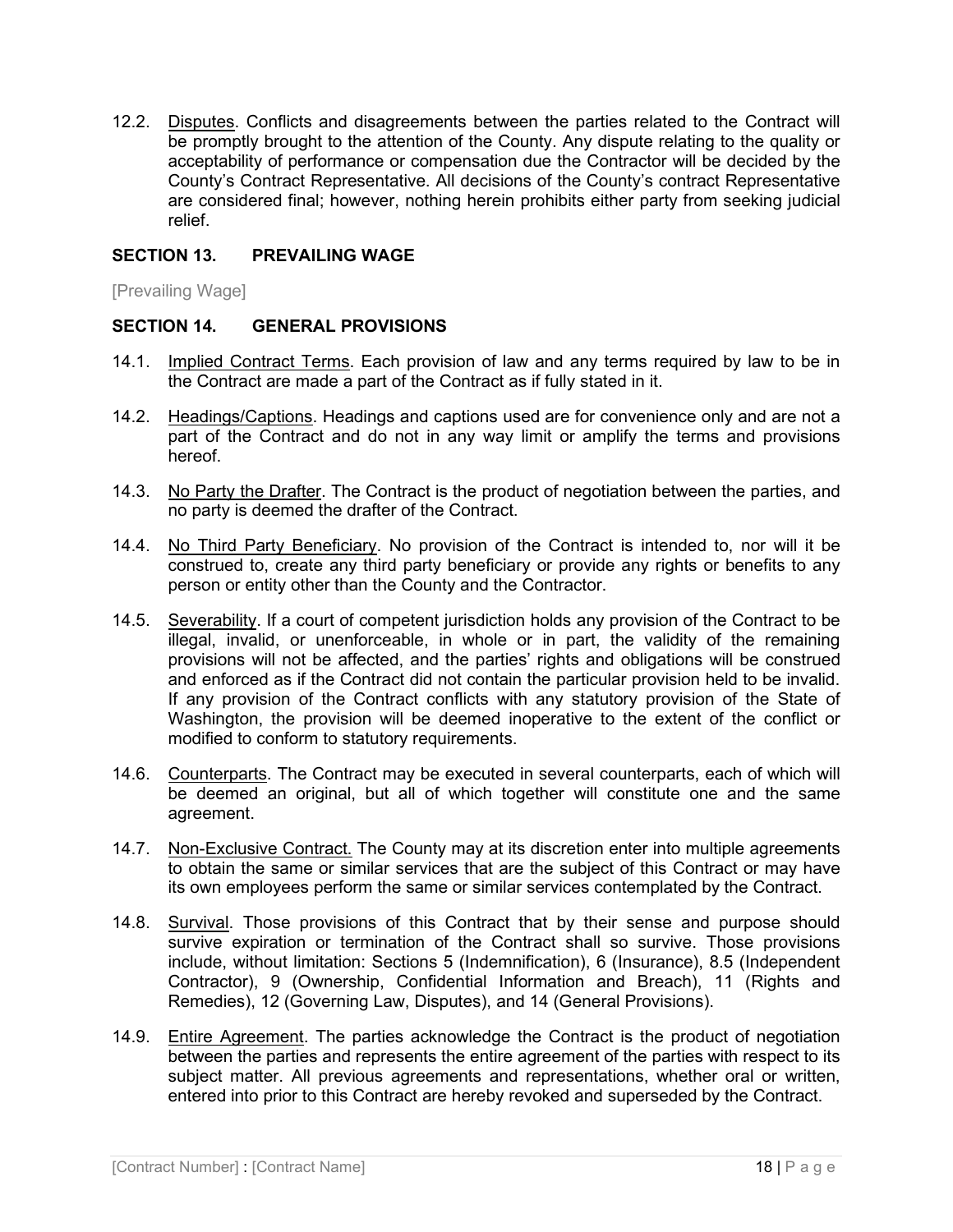14.10. Authorization. Each party signing below warrants to the other party, that they have the full power and authority to execute this Contract on behalf of the party for whom they sign.